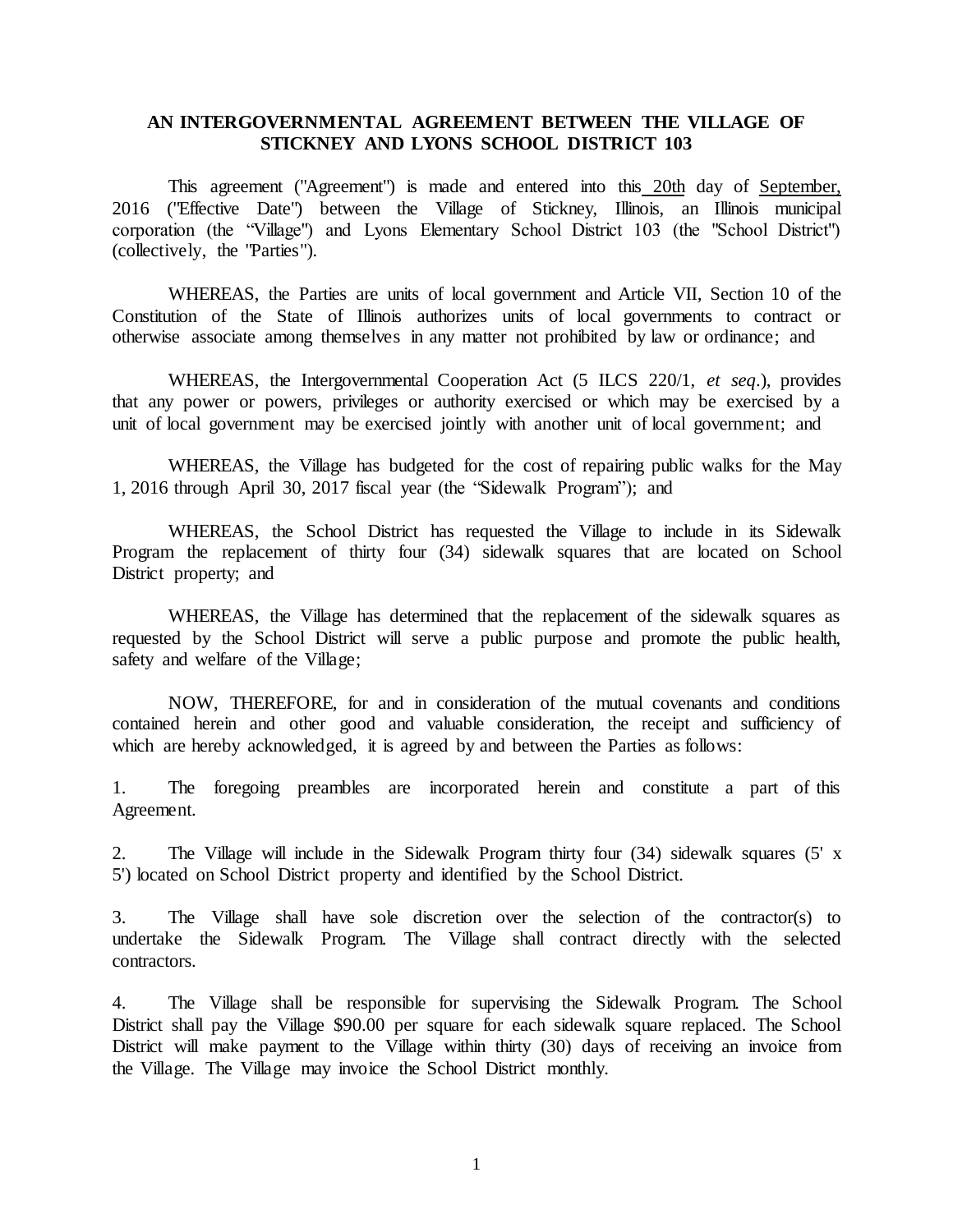5. In its sole discretion, the Village may decide not to undertake the program or to abandon the program at any time in which event the Village shall complete the replacement of any sidewalk squares owned by the School District that were removed prior to the abandonment.

6. This Agreement shall not be assigned by one Party without the express written consent of the other Party, which consent may be withheld, in the sole discretion of the other Party.

7. This Agreement may not be amended except pursuant to a written instrument signed by both Parties.

8. If any one or more of the provisions of this Agreement shall be held by a court of competent jurisdiction in a final judicial action to be void, voidable, or unenforceable, then this entire Agreement shall be null and void.

9. This Agreement is binding upon the successors and assigns of the Parties.

10. The waiver by either Party of any breach or violation of any provision of this Agreement shall not be deemed to be a waiver or a continuing waiver of any subsequent breach or violation of the same or any other provision of this Agreement.

11. To the fullest extent permitted by law, each Party hereby agrees to and shall defend, indemnify and hold harmless the other Party, its past and present officials (whether elected or appointed), trustees, directors, employees, agents, officers, servants, representatives, attorneys, independent contractors, insurers, volunteers, successors or predecessors of, from and against any claims or causes of action arising out of or in connection with this Agreement. Notwithstanding the foregoing, the Parties do not waive any immunity provided by local, state or federal law, including, but not limited to, the immunities provided by the Local Governmental and Governmental Employees Tort Immunity Act (745 ILCS 10/1-101, *et seq.*).

12. In addition to any and all other rights a Party may have available according to law, if either Party defaults by failing to substantially perform any provision, term or condition of this Agreement, the non-breaching Party may terminate this Agreement by providing written notice to the breaching Party. This notice shall describe with sufficient detail the nature of the default. The Party receiving such notice shall have fifteen (15) calendar days from the effective date of such notice to cure the default(s). Unless waived by the Party providing notice, the failure to cure the default(s) within such time period shall result in the automatic termination of this Agreement.

13. Each Party to this Agreement represents and warrants that it has the full right, power, legal capacity, and authority to enter into and perform its respective obligations hereunder and that such obligations shall be binding upon such Party without the requirement of the approval or consent of any other person or entity in connection herewith.

14. This Agreement contains the entire understanding between the Parties with respect to the subject matter herein. There are no representations, agreements or understandings (whether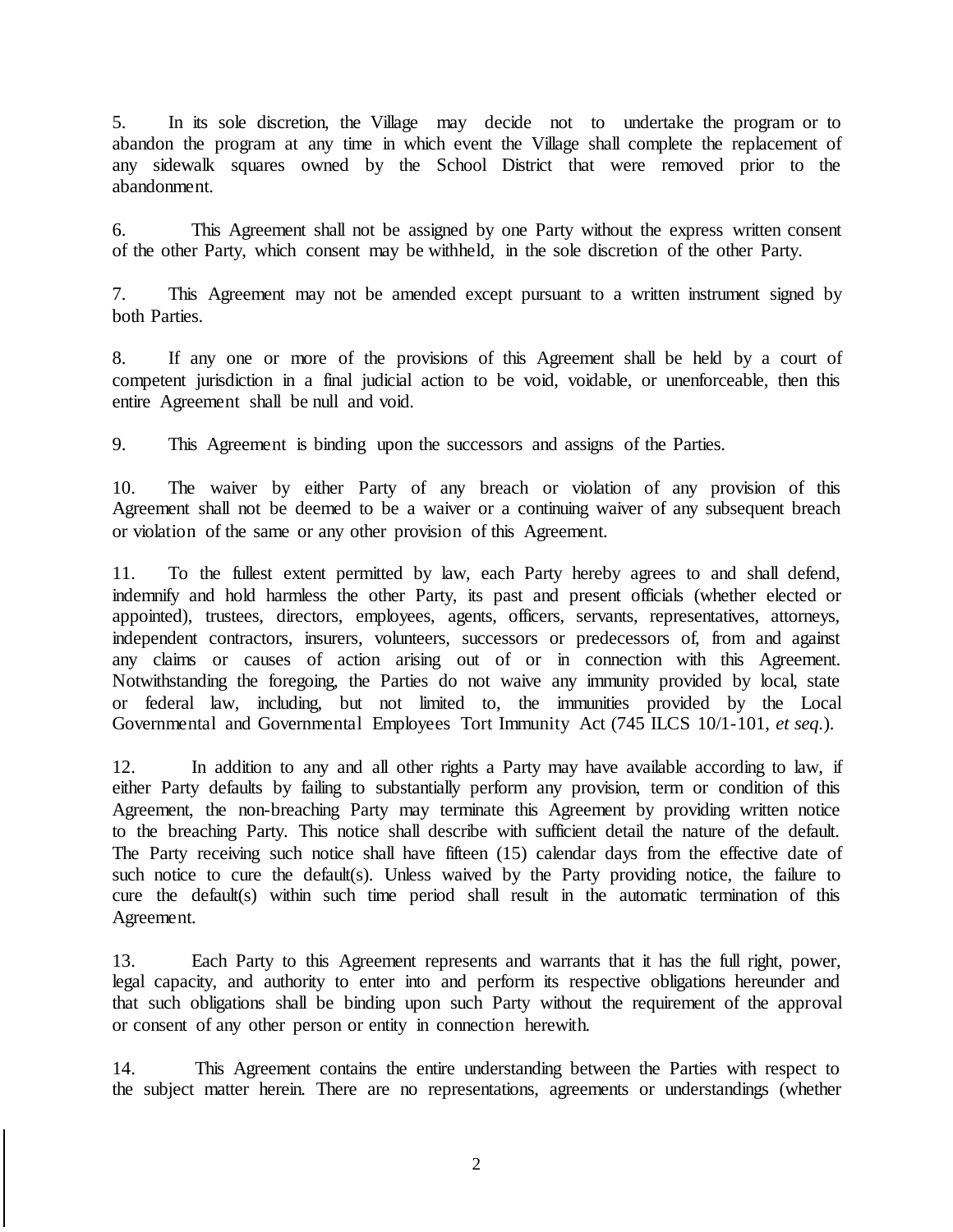oral or written) between or among the Parties relating to the subject matter of this Agreement which are not fully expressed herein.

15. This Agreement creates no rights, title or interest in any person or entity whatsoever (whether under a third party beneficiary thereof or otherwise) other than the Parties.

16. This Agreement may be executed in counterparts, each of which is to be deemed an original, and which together constitute one and the same instrument. Facsimile signatures shall be sufficient.

17. Under no circumstances shall this Agreement be construed as one of agency, partnership, joint venture or employment between the Parties. The Parties shall each be solely responsible for the conduct of their respective officers, employees and agents in connection with the performance of their obligations under this Agreement.

18. Any and all notices, demands, requests and other communications necessary or desirable to be served under this Agreement shall be in writing and shall be either personally delivered or delivered to the Party or the Party's attorney by (i) facsimile transmission, (ii) email, (iii) prepaid same-day or overnight delivery service (such as Federal Express or UPS), with proof of delivery requested, or (iv) United States registered or certified mail, return receipt requested, postage prepaid, in each case addressed as follows:

| Village:         | Village of Stickney<br>6533 Pershing Road<br>Stickney, Illinois 60402<br>Attn: Village Attorney |
|------------------|-------------------------------------------------------------------------------------------------|
| School District: | Lyons School Elementary District 103<br>4100 Joliet Avenue<br>Lyons, Illinois 60534<br>Attn:    |

or such other address or addresses or to such other Party when any Party entitled to receive notice hereunder may designate for itself from time to time in a written notice served upon the other Parties hereto in accordance herewith. Any notice sent as hereinabove provided shall be deemed to have been received (i) on the date it is personally delivered, if delivered in person, (ii) on the date it is electronically transmitted by email or facsimile transmission, (iii) on the first business day after the date it is deposited with the overnight courier service, if delivered by overnight courier service, or (iv) on the third  $(3<sup>rd</sup>)$  business day following the postmark date which it bears, if delivered by United States registered or certified mail, return receipt requested, postage prepaid.

19. This Agreement contains the entire agreement between the Parties respecting the matters set forth herein and supersedes all prior agreements between the Parties hereto respecting such matters, if any.